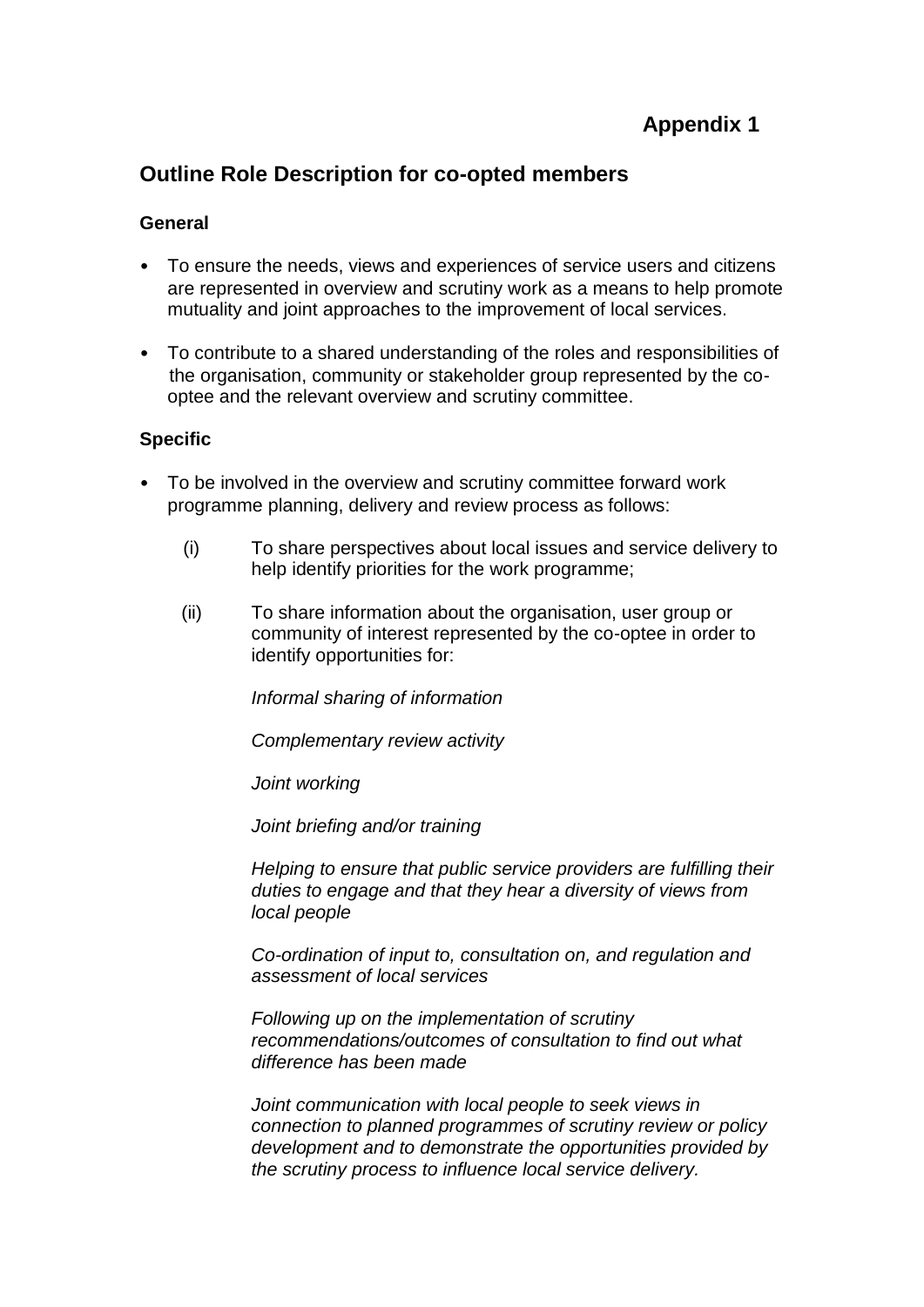- When involved in review activity, to put forward evidence-based views/comments/suggestions on a given topic on the basis of knowledge or experience.
- To help establish where the organisation/community of interest/user group represented by the co-optee and the overview and scrutiny committee will work separately.
- To be involved, or identify the right person to be involved, in scrutiny review activity if requested.
- To report on progress and constraints with the delivery of respective work programmes, including presenting the Committee with annual reports where relevant.
- To share good practice and organisational learning.
- To help identify the support needed for an effective working relationship between the organisation or stakeholder group represented by the co-opted member and the relevant scrutiny committee.

# **Suggested competencies to consider for co-opted members**

Please note that these competencies have been provided to assist councils develop their own individual arrangements to co-option and should not be considered as prescriptive or exhaustive.

#### **Essential**

Co-opted members should:

- Be able to contribute to the work of the Scrutiny Committee as a whole in terms of debate, local knowledge and insight into issues of local concern;
- Have a working knowledge and/or experience in the subject matter intended to be investigated.

# **AND/OR**

Co-opted members should:

- Have experience of working with local communities and or other agencies;
- Be a good communicator;